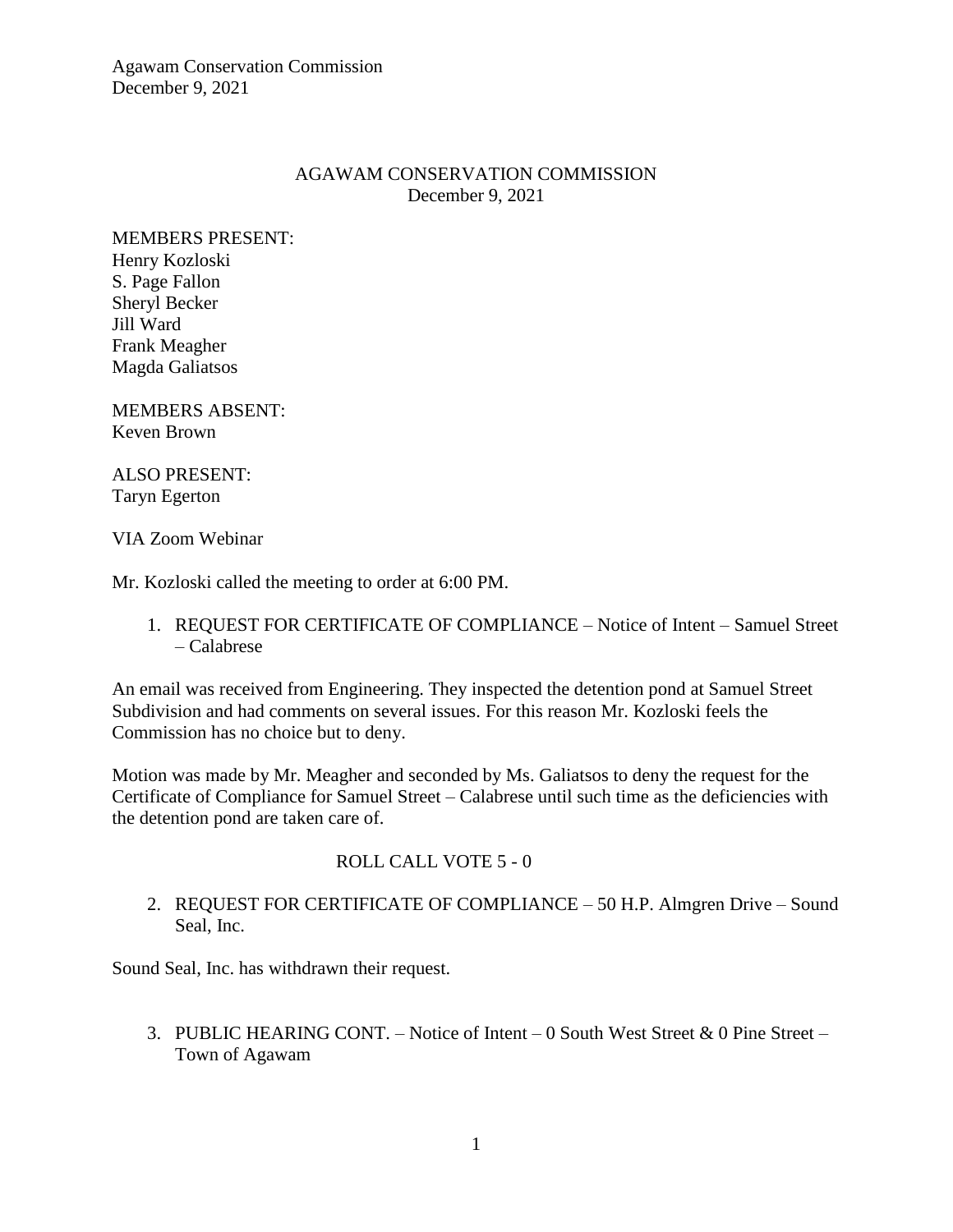Rich Niles was present to give an update on the NOI for Tuckahoe Farm from a permitting perspective. He said he would like to talk about the wetland delineation boundary at the dam and the discrepancy between SWCA's line and the administrative process to address that. He would also like feedback on the riverfront restoration from the Commission. Andrea Kendall of LEC was also present. She said that she met virtually with Mark Stinson of the DEP, TGP and the town as to how to move forward and what would be acceptable to close out portions of the TGP project which would then release and closeout the wetland line which was their objective. TGP is in the process of preparing a request for a partial C of C which would ask the Commission to close out certain special conditions as it relates to the restoration work that occurred and would be monitored as needed. She went on to say that Stockman Associates is satisfied with LEC's delineation. Mr. Niles said he reviewed the language in the partial C of C request and he is feels it is satisfactory for their needs and still requires TGP to complete the remainder of their project and separates the 2 projects. He went on to say that they need the water quality certification from DEP and permitting with the Army Corps of Engineers. MEPHA certification was received with no significant comments. Ms. Egerton noted that DEP recommends keeping the hearing open until all permits are done and the water quality certification is received. Mr. Niles said that when they submitted the NOI they didn't have a clear approach for the riverfront restoration. He said that Ms. Stockman of Stockman Associates concurred on the site visit with Mr. Niles and Ms. Kendall that it seemed reasonable to find the best site for the riverfront restoration that could also encompass the impacts associated with the dam. Ms. Kendall said that in late October LEC did a site visit. They walked the length of the riverfront area extending from the existing farm road south to the property line about 50' to 75' beyond the tree line to observe the vegetated cover. She shared a map on the screen showing the area for restoration divided into 5 areas. She then described the vegetation in each of the areas. She said there is definitely enough area to dedicate toward riverfront restoration. Mr. Niles said that the area shown by Ms. Kendall is the most lacking in riverfront habitat so it presents a nice area for riverfront restoration. There is an area alongside that may managed as open meadow. He said there are 40, 000 SF of restoration area. Mr. Fallon asked what determines the area outlined in red on the map. Ms. Kendall said this was their first attempt to designate the proposed riverfront restoration area. Their goal was to offset it from the proposed limit of work. She said the area has feasible access and canopy cover could be achieved in the future that may shade out some of the invasive species that flourish in sunshine. Mr. Niles said that the thought behind this was to start at the existing tree line and extend out to be 40,000 SF of restoration area. They want to establish a habitat to improve function. Mr. Fallon asked if it will be self-maintaining. Ms. Kendall said that, that is the goal but it will take several years to see the benefit. Mr. Kozloski opened the hearing to the public for comments dealing with the wetland issues. There were no comments. Mr. Kozloski said that the project has a lot of work to be done and recommends using money out of the Con Comm fund to continue to have Ms. Stockman do peer review. He said \$3000 would need to be appropriated.

Motion was made by Ms. Ward and seconded by Mr. Fallon to appropriate \$3000 to continue Stockman Associates peer review support.

#### ROLL CALL VOTE  $6 - 0$

Ms. Ward entered at 6:22pm.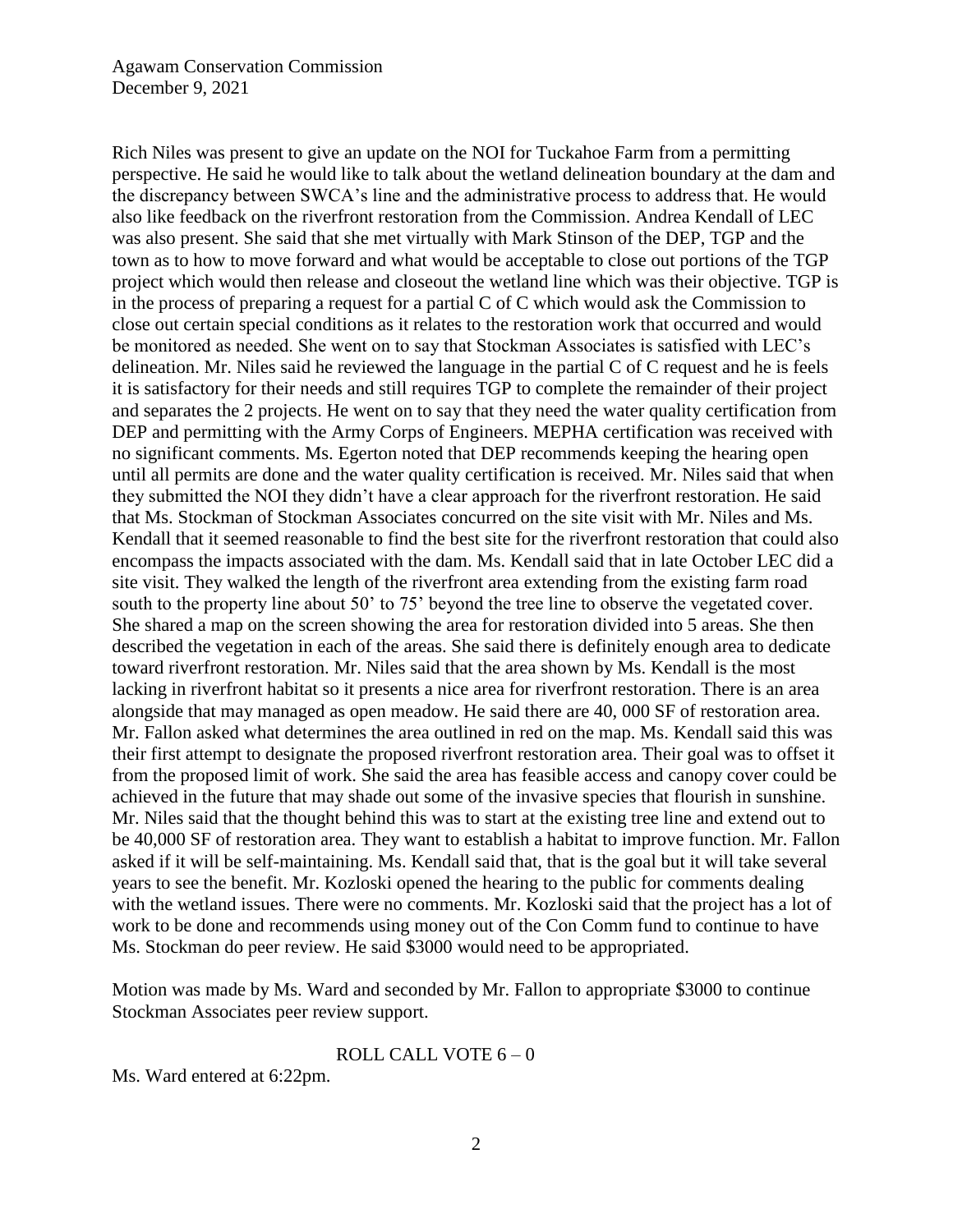Mr. Niles requested to continue the Public Hearing – Notice of Intent – Tuckahoe to the next meeting.

Motion was made by Ms. Ward and seconded by Mr. Meagher to continue the Public Hearing – Notice of Intent – 0 South West Street & 0 Pine Street – Town of Agawam to the January 13, 2022 Conservation Commission meeting.

# ROLL CALL VOTE  $6 - 0$

4. PUBLIC HEARING CONT. – Notice of Intent – Aspenwood Associates LLC – 0 Silver Street & 0 Doane Avenue

The Commission received a request from Mr. MacNaughton to continue the Public Hearing for Aspenwood Associates LLC.

Motion was made by Ms. Ward and seconded by Mr. Meagher to continue the Public Hearing – Notice of Intent - Aspenwood Associates LLC – 0 Silver Street and 0 Doane Avenue to January 13, 2022.

# ROLL CALL VOTE  $6 - 0$

5. PUBLIC HEARING CONT. – Notice of Intent – Main Street – Westfield River Interceptor Sewer Relocation Project – Agawam DPW (Continued to May 26, 2022)

Previously continued to May 26, 2022.

- 6. Correspondence and Complaints
- A. 299 Main Street a request for Cof C was requested. Engineering was satisfied after detention basin issues were brought up to Engineering standards.

Motion was made by Ms. Ward and seconded by Mr. Meagher to issue a Certificate of Compliance for 299 Main Street – Vanguard Renewables.

### ROLL CALL VOTE  $6 - 0$

- B. Silver Lake Dam update an inspection report will be sent as soon as it arrives.
- C. 261 Upgrade report was received for condition# 27
- D. Enforcement Order Bondi's Island City of Springfield received annual monitoring report for restoration plan
- E. South West Street forest cutting plan has been completed
- F. Mawaga Sporting Club requested a site visit with the Commission and Engineering Mr. Kozloski said a site visit will be scheduled for next week.